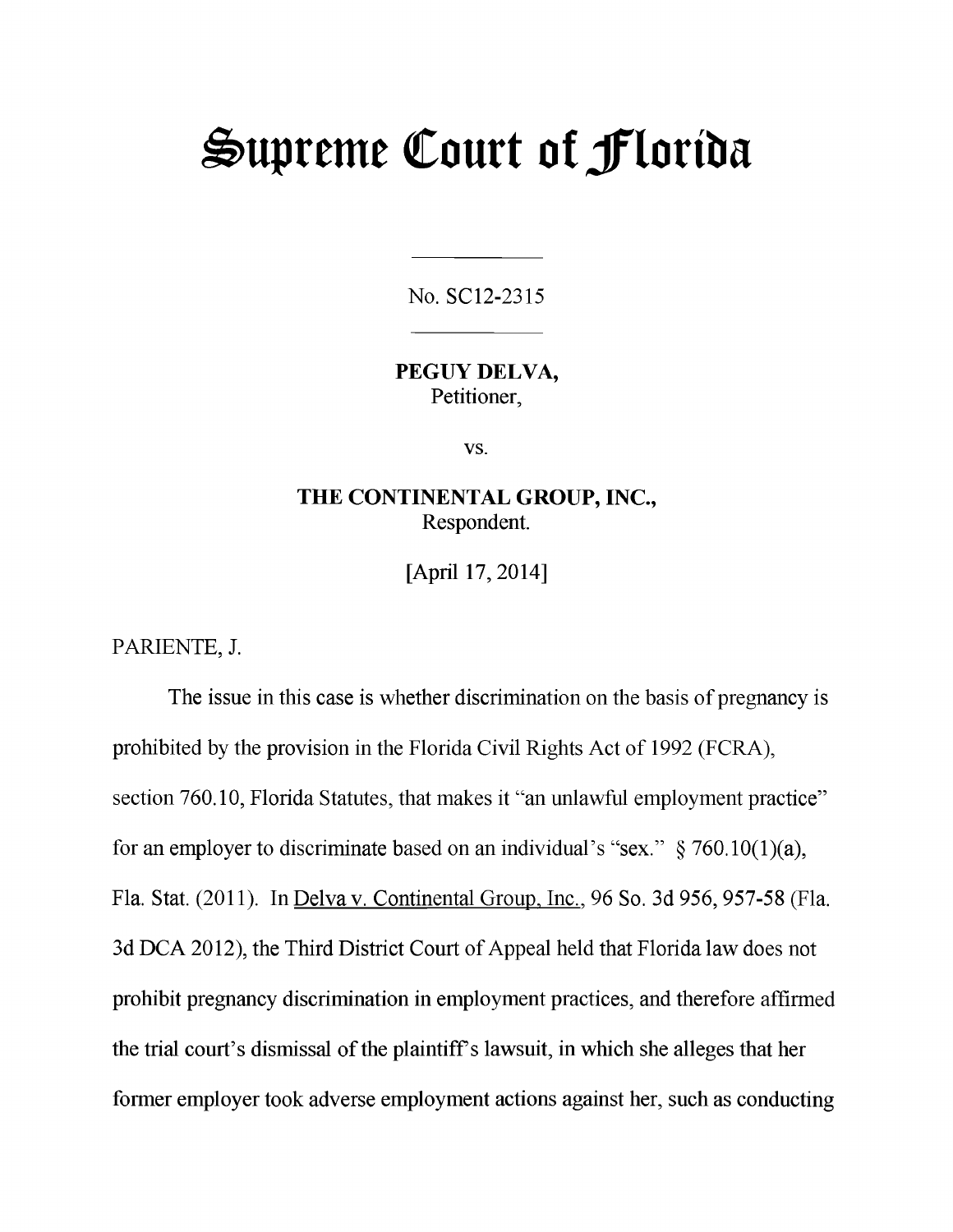heightened scrutiny of her work and refusing to allow her to change shifts in violation of company policy, after she revealed that she was pregnant. The Third District certified that its decision is in direct conflict with the decision of the Fourth District Court of Appeal in Carsillo v. City of Lake Worth. 995 So. 2d 1118,1120 (Fla. 4th DCA 2008), which held that the prohibition in the FCRA against sex discrimination in employment practices includes a prohibition on discrimination based on pregnancy. Delva. 96 So. 3d at 957-58. We have jurisdiction. See art. V,  $\S$  3(b)(4), Fla. Const.<sup>1</sup>

For the reasons that follow, we determine that the statutory phrase making it an "unlawful employment practice for an employer ... to discriminate ... because of... sex," as used in the FCRA, includes discrimination based on pregnancy, which is a natural condition and primary characteristic unique to the female sex.  $\S$  760.10(1)(a), Fla. Stat. We conclude that this construction of the statute is consistent with legislative intent, as expressed in the FCRA itself, that the FCRA "shall be liberally construed."  $\frac{1}{2}$  760.01(3), Fla. Stat. (2011). Accordingly, we quash the Third District's decision in Delva. approve the result of the Fourth District's decision in Carsillo consistent with the analysis we adopt in this opinion,

<sup>1.</sup> The National Employment Lawyers Association, Florida Chapter, which is an organization that consists of attorneys who represent employees in claims filed under the FCRA, filed an amicus curiae brief in support of the Petitioner.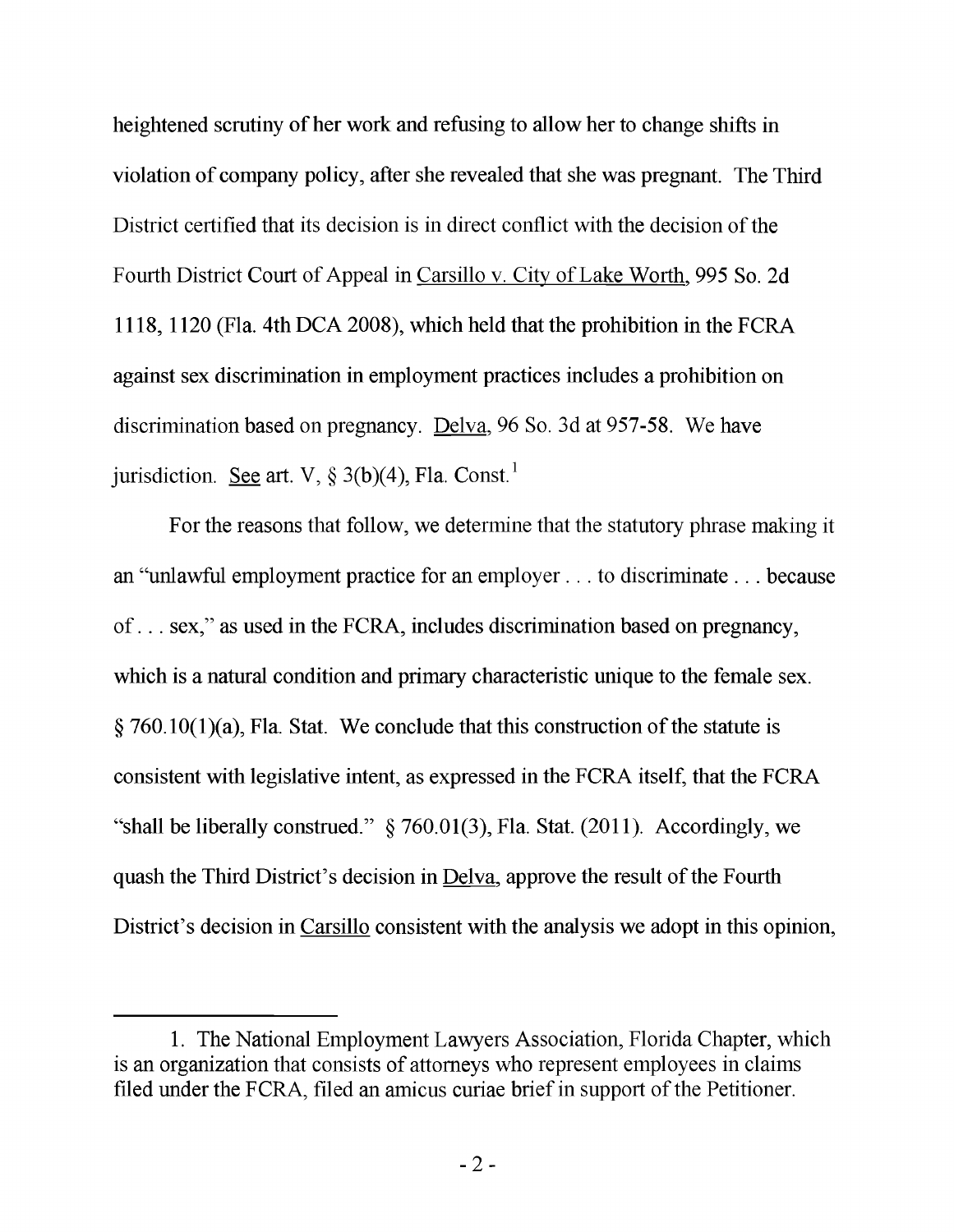and remand this case with directions that the trial court reinstate the plaintiff's complaint.

#### **FACTS AND BACKGROUND**

In 2011, Peguy Delva filed a lawsuit against her former employer. The Continental Group, Inc., alleging that Continental took adverse employment actions against her due to her pregnancy, in violation of section 760.10 of the FCRA. Specifically, Delva, a front desk manager who worked at a residential property managed by Continental, alleged that Continental conducted heightened scrutiny of her work, refused to allow her to change shifts and work extra shifts despite Continental's policy permitting those actions, refused to allow her to cover other workers' shifts, and refused to schedule her for work after she returned from maternity leave.

The trial court dismissed Delva's complaint for failure to state a cause of action, and the Third District affirmed even though "there was no doubt as to the sufficiency of the allegation that the plaintiff was discriminated against" on the basis of her pregnancy. Delva. 96 So. 3d at 957. As the Third District explained, "[t]he discrete, single issue in this case is whether the Florida Civil Rights Act, section 760.10, Florida Statute[s], prohibits discrimination in employment on the basis of pregnancy." Id. (footnote omitted).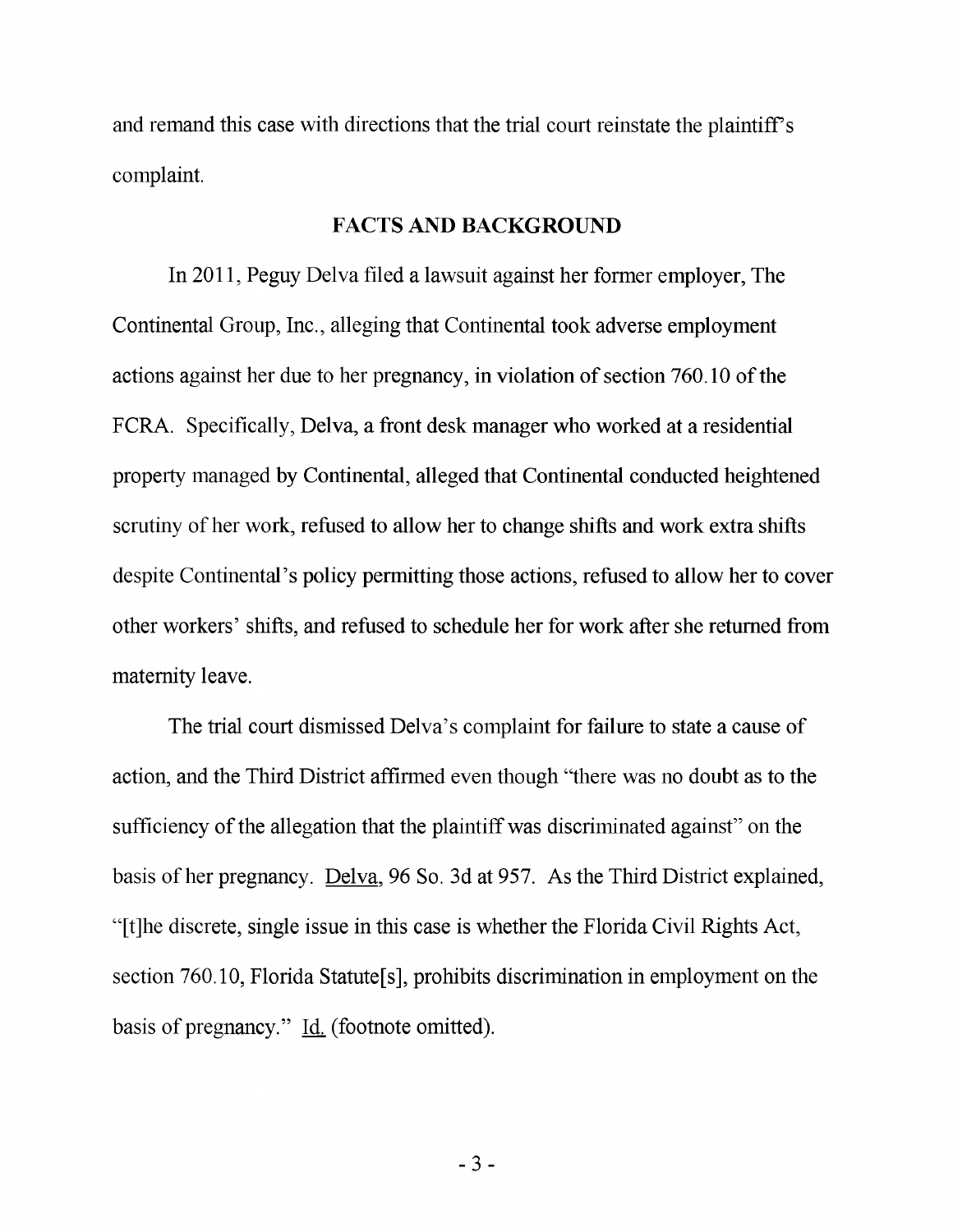The Third District acknowledged that the Fourth District in Carsillo. 995 So. 2d at 1119, held that discrimination on the basis of pregnancy is prohibited by the FCRA. Delva. 96 So. 3d at 958. However, instead of following Carsillo. the Third District adopted reasoning from O'Loughlin v. Pinchback. 579 So. 2d 788 (Fla. 1st DCA 1991), in which the First District Court of Appeal stated as follows:

In General Electric Company v. Gilbert. 429 U.S. 125 (1976), the Supreme Court held that discrimination on the basis of pregnancy was not sex discrimination under Title VII [of the federal Civil Rights Act of 1964, upon which the FCRA was patterned]. However, in 1978, in response to the Gilbert decision. Congress amended Title VII by enacting the Pregnancy Discrimination Act of 1978 (PDA). 42 U.S.C. § 2000e(k). The PDA specifies that discrimination on the basis of pregnancy is sex discrimination, and therefore violative of Title VII. Florida has not similarly amended its Human Rights  $Act[^{2}]$ to include a prohibition against pregnancy-based discrimination.

Delva, 96 So. 3d at 958 (quoting O'Loughlin, 579 So. 2d at 791).<sup>3</sup> Accordingly,

the Third District held that the FCRA does not encompass pregnancy

<sup>2.</sup> The Human Rights Act of 1977 was the former name of the FCRA until the Legislature changed the name in 1992. See ch. 92-177, § 1, Laws of Fla. Although the name has been changed and the Legislature made several other statutory revisions in 1992, as well as in the late 1970s and early 1980s, Florida law has prohibited discrimination in employment practices based on an individual's "sex" since the Human Rights Act was first enacted. See ch. 77-341, § 6, Laws of Fla. (stating that "[i]t is an unlawful employment practice for an employer ... to discriminate against any individual. . . because of such individual's . . . sex").

<sup>3.</sup> Although the Third District accurately quoted from O'Loughlin. it is not entirely clear whether the First District in O'Loughlin actually held that the FCRA does not encompass pregnancy discrimination. While the First District's decision stated that the FCRA does not "recognize[] that discrimination against pregnant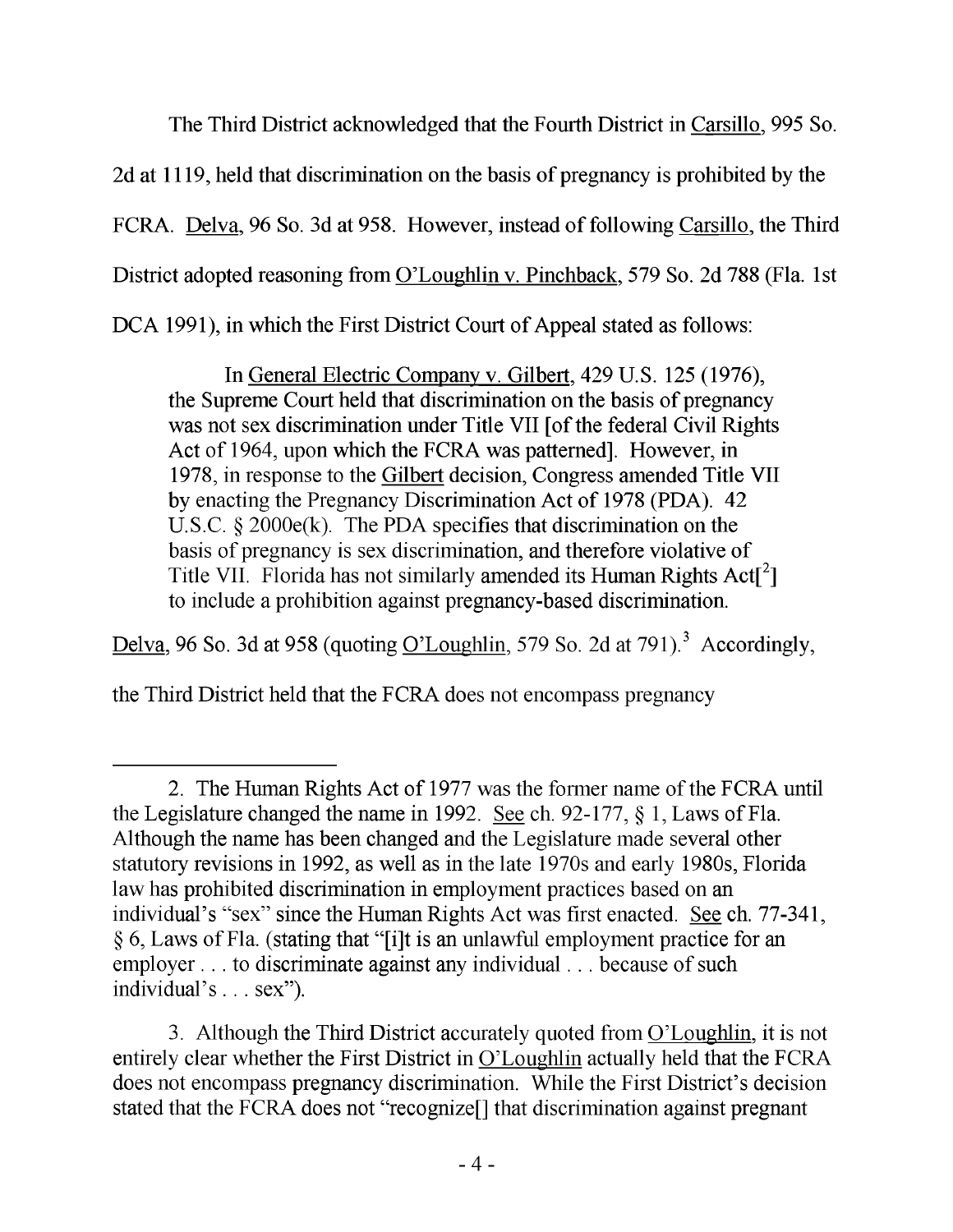discrimination. Id. It also certified conflict with the Fourth District's decision in Carsillo. Id.

In Carsillo. 995 So. 2d at 1119, the Fourth District held that the FCRA prohibits pregnancy discrimination "because the Florida statute is patterned after the Federal Civil Rights Act, which considers pregnancy discrimination to be sex discrimination." The Fourth District reasoned that it was not necessary for the Florida Legislature to amend the FCRA after Congress amended the federal act in

employees is sex-based discrimination," the First District's decision ultimately affirmed the appellant's recovery for pregnancy discrimination based upon a claim she filed under only the FCRA. O'Loughlin. 579 So. 2d at 791, 792, 796. As noted by the Fourth District in Carsillo. 995 So. 2d at 1120, reliance on O'Loughlin has produced varying results over the years, as the case "has been interpreted differently by federal district courts in which pregnancy discrimination claims have been asserted under the Florida Act."

Some courts have recognized that O'Loughlin actually affirmed an award of back pay for pregnancy discrimination under the FCRA, while others have interpreted O'Loughlin as construing the FCRA to prohibit recovery for pregnancy-based discrimination. See, e.g.. Boone v. Total Renal Labs.. Inc.. 565 F. Supp. 2d 1323, 1326 (M.D. Fla. 2008) (acknowledging that "[c]ourts have differed in their characterization of the O'Loughlin court's holding" and concluding that O'Loughlin stands for the proposition that the FCRA does "not cover pregnancy discrimination"); Jolley v. Phillips Educ. Grp. of Central Fla., Inc.. No. 95-147-CIV-ORL-22, 1996 WL 529202, at \*6 (M.D. Fla. July 3, 1996) (explaining that O'Loughlin "entertained a pregnancy-based discrimination suit" under the FCRA and recognizing a state law claim for pregnancy discrimination). Another federal court has recently acknowledged the confusion and inconsistency in the law in this area. See Wright v. Sandestin Invs.. LLC. 914 F. Supp. 2d 1273, 1281-82 (N.D. Fla. 2012) (noting that the Florida district courts of appeal are not in agreement as to "whether pregnancy discrimination is actionable under the FCRA"; observing that federal district courts in Florida are "divided on the issue," which has not been addressed by the Eleventh Circuit Court of Appeals; and anticipating this Court's ruling in this case).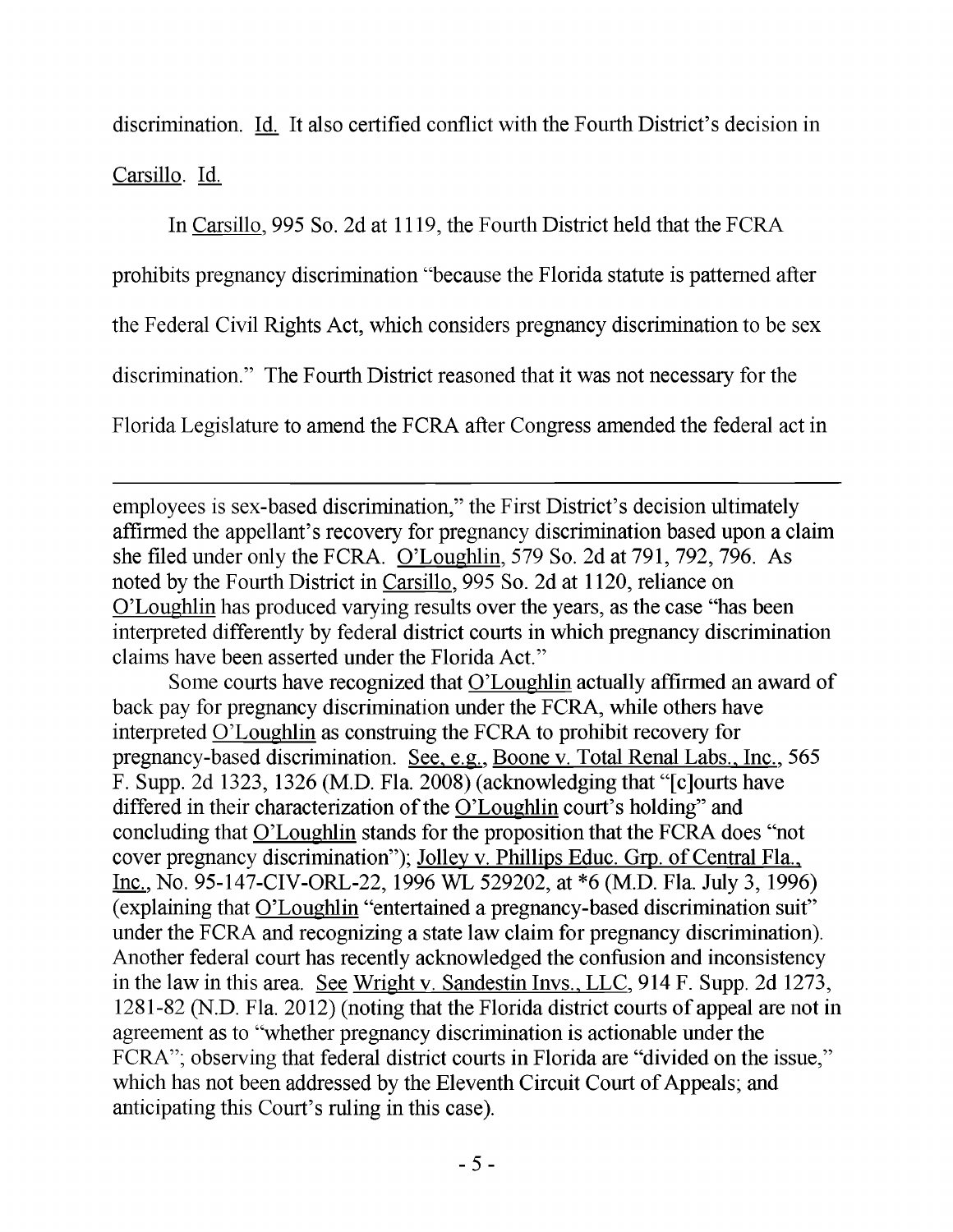response to Gilbert to specify that pregnancy discrimination is prohibited, since "Congress made clear in 1978 that its intent in the original enactment of Title VII in 1964 was to prohibit discrimination based on pregnancy as sex discrimination." Id. at 1120. Therefore, according to the Fourth District, because the FCRA has always prohibited pregnancy discrimination, "it was unnecessary for Florida to amend its law." Id. In support of its interpretation, the Fourth District cited to the statement of legislative intent found within the FCRA, which states that the FCRA "is to be liberally construed for victims of employment discrimination." Id. at 1121 (citing § 760.01(3), Fla. Stat.). We granted review of Delva to address the conflict.

#### **ANALYSIS**

The conflict issue presented to the Court in this case—whether section 760.10, Florida Statutes, a provision of the FCRA, outlaws discrimination in employment practices based on pregnancy—is a matter of statutory interpretation. This is a pure question of law that we review de novo. See Maggio v. Fla. Dep't of Labor & Emp't Sec.. 899 So. 2d 1074, 1076 (Fla. 2005).

Section 760.10 provides in pertinent part as follows:

(1) It is an unlawful employment practice for an employer:

(a) To discharge or to fail or refuse to hire any individual, or otherwise to discriminate against any individual with respect to compensation, terms, conditions, or privileges of employment, because of such individual's race, color, religion, sex, national origin, age, handicap, or marital status.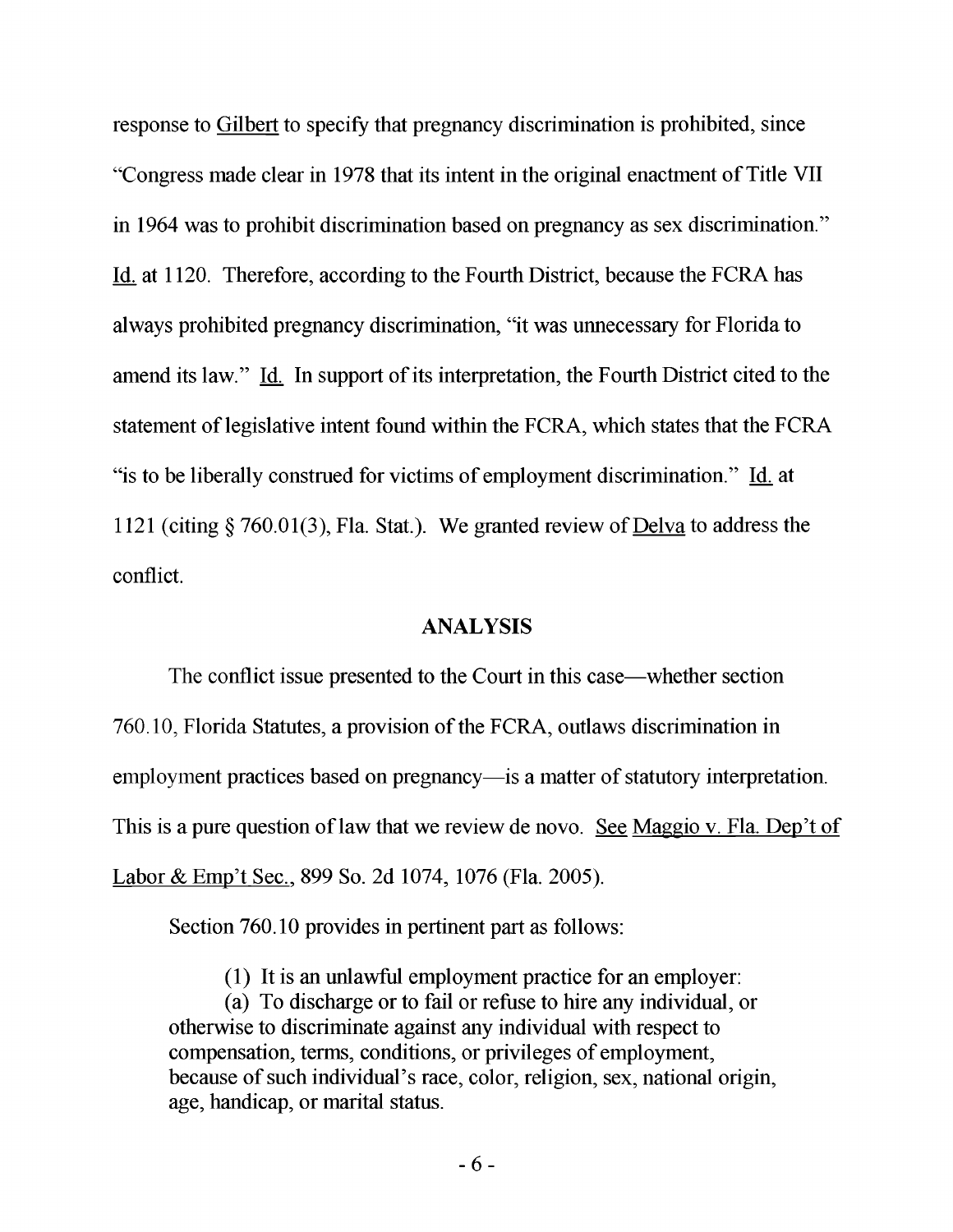**§760.10, Fla. Stat. (2011).**

"When construing a statute, this Court attempts to give effect to the Legislature's intent, looking first to the actual language used in the statute and its plain meaning." Trinidad v. Fla. Peninsula Ins. Co., 121 So. 3d 433, 439 (Fla. 2013). Moreover, as to construing the FCRA specifically, this Court is guided by the stated statutory purpose in section 760.01(3), Florida Statutes, which provides that "[t]he Florida Civil Rights Act of 1992 shall be construed according to the fair import of its terms and shall be liberally construed to further the general purposes stated in this section and the special purposes of the particular provision involved." § 760.01(3), Fla. Stat. (2011); <u>see also Maggio</u>, 899 So. 2d at 1077; Woodham v. Blue Cross & Blue Shield of Fla., Inc., 829 So. 2d 891, 897 (Fla. 2002). As to the purposes of the FCRA, section 760.01(2), Florida Statutes, explains that "[t]he general purposes of the Florida Civil Rights Act of 1992 are to secure for all individuals within the state freedom from discrimination because of race, color, religion, sex, national origin, age, handicap, or marital status . . . ." § 760.01(2), Fla. Stat. (2011).

Section 760.10 does not specifically include the word "pregnancy" in listing the classes of individuals that are protected from employment discrimination practices under the FCRA. The FCRA does, however, explicitly make it an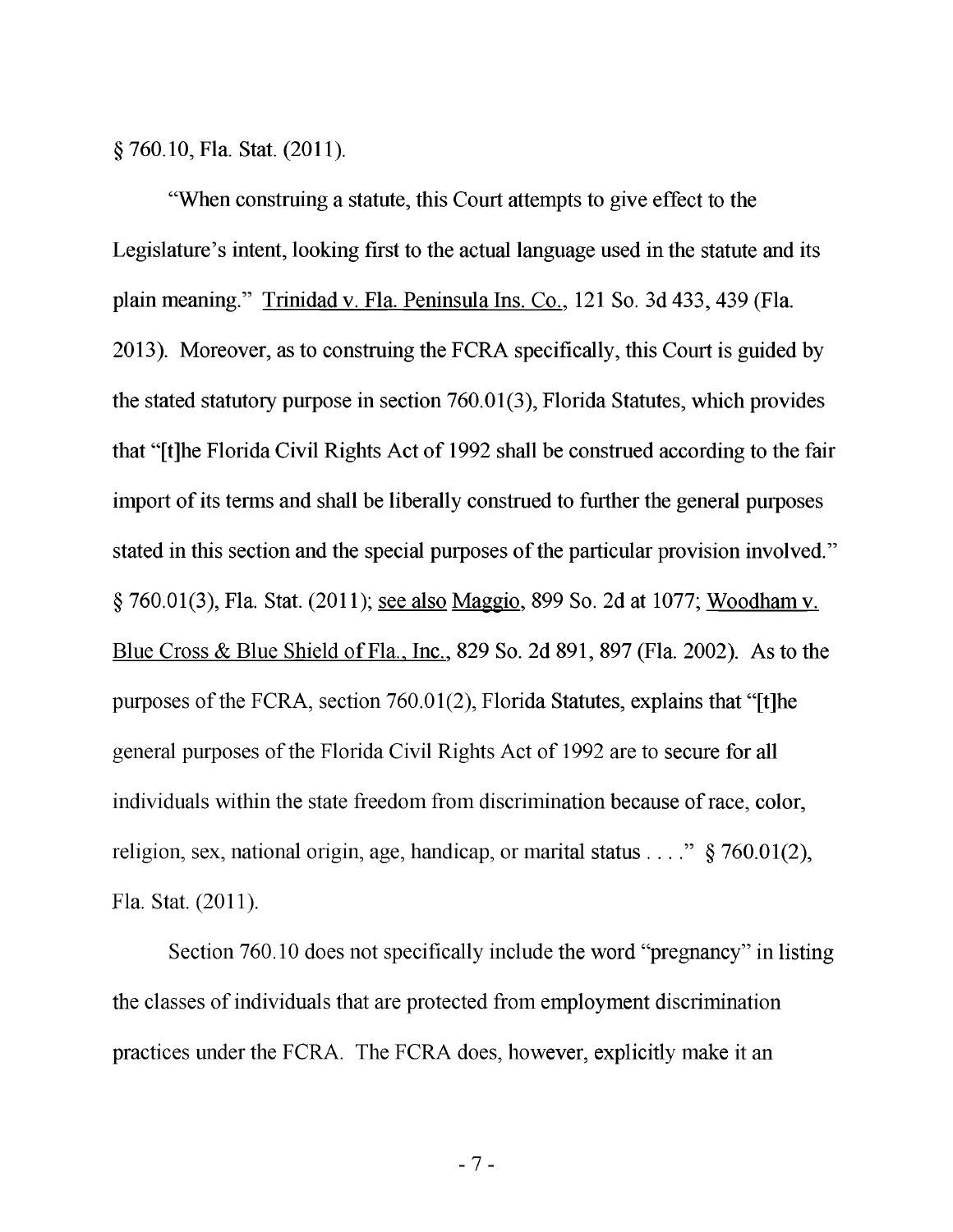"unlawful employment practice for an employer... to discriminate against any individual... because of such individual's ... sex." § 760.10(1), Fla. Stat.

As the Massachusetts Supreme Court explained in determining whether its similar state law prohibiting an employer from discriminating on the basis of "sex" applied to employment discrimination claims based on pregnancy,

the initial inquiry necessarily involves determining whether distinctions based on pregnancy are sex-linked classifications. Pregnancy is a condition unique to women, and the ability to become pregnant is a primary characteristic of the female sex. Thus any classification which relies on pregnancy as the determinative criterion is a distinction based on sex.

Mass. Elec. Co. v. Mass. Comm'n Against Discrimination, 375 N.E.2d 1192, 1198 (Mass. 1978).

We embrace the common-sense reasoning of the Supreme Court of Massachusetts that pregnancy is a natural condition unique to women and a "primary characteristic of the female sex." Id. Indeed, the capacity to become pregnant is one of the most significant and obvious distinctions between the female and male sexes. For this reason, discrimination based on pregnancy is in fact discrimination based on sex because it is discrimination as to a natural condition unique to only one sex and that arises "because of [an] individual's . . . sex."  $§ 760.10(1)(a)$ , Fla. Stat.

Liberally construing the FCRA to further its purpose to ensure that the women of this state are free from discrimination based on their sex, § 760.01(2)-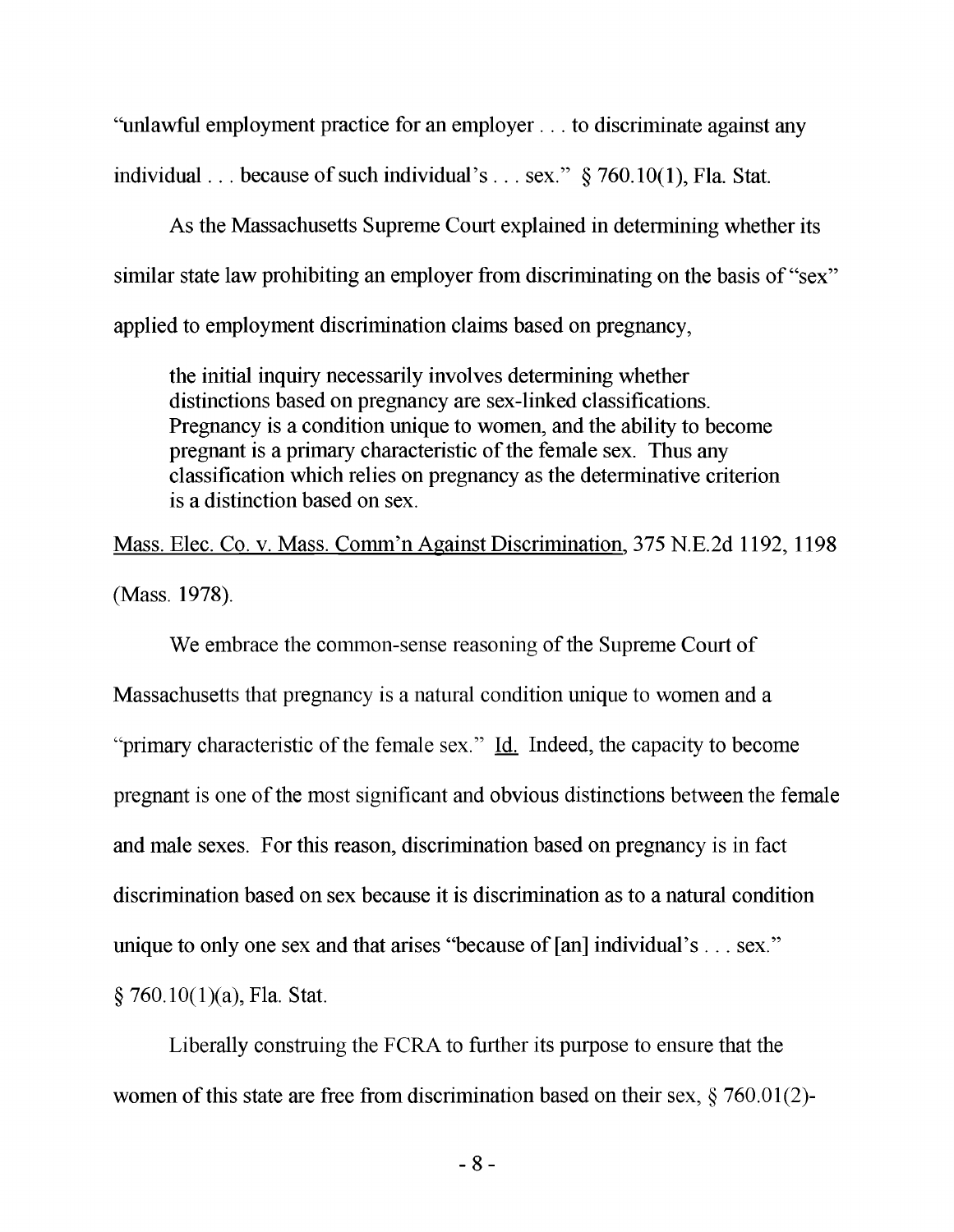(3), Fla. Stat., we conclude that discrimination based on pregnancy is subsumed within the prohibition in the FCRA against discrimination based on an individual's "sex." As the Minnesota Supreme Court held regarding its state law that at the time "prohibited discrimination in employment on the basis of sex, but did not specifically mention pregnancy and childbirth," pregnancy discrimination is subsumed within sex discrimination, as "[a] woman should be no more burdened than a man if she chooses to combine the roles of parent and employee, simply because the woman must bear the child." Minn. Mining & Mfg. Co. v. State, 289 N. W.2d 396, 398,400 (Minn. 1979). To conclude that the FCRA does not protect women from discrimination based on pregnancy—a primary characteristic of the female sex—would undermine the very protection provided in the FCRA to prevent an employer from discriminating against women because of their sex.

Importantly, this interpretation would also be plainly inconsistent with legislative intent, as expressed in the FCRA itself, that the FCRA "shall be liberally construed" to further its purpose "to secure for all individuals within the state freedom from discrimination because of ... sex."  $\S$  760.01(2)-(3), Fla. Stat. Accordingly, we hold that Peguy Delva stated a cause of action for sex discrimination under the FCRA when she alleged that adverse employment actions were taken as a result of her pregnancy, and her complaint therefore should not have been dismissed.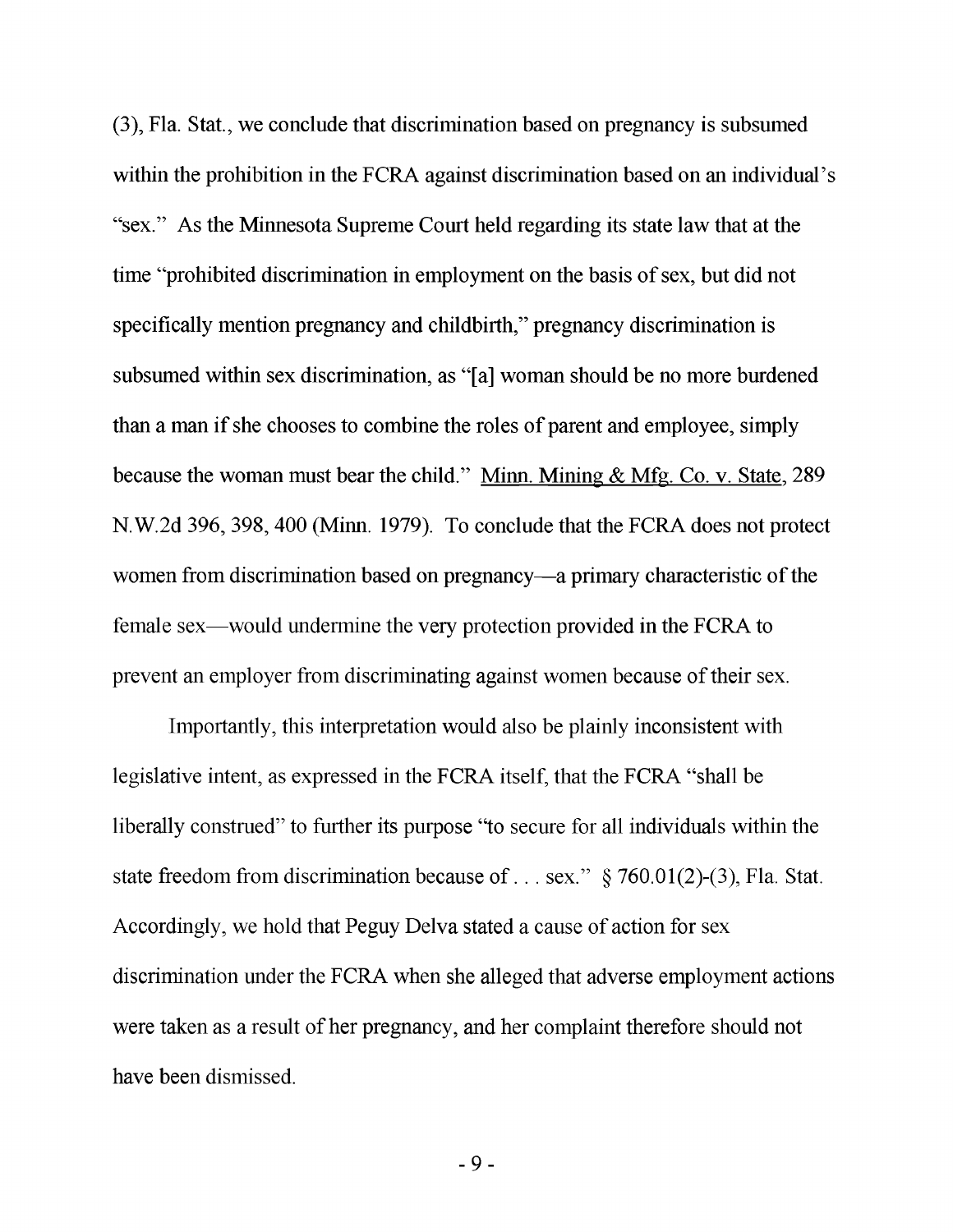In reaching our conclusion, we reject the reasoning of the Third District that ascribed legal significance to the Florida Legislature's failure to amend the FCRA to specifically state that it includes pregnancy discrimination after the United States Supreme Court issued its decision in Gilbert in 1976 and Congress amended the federal act in 1978 to specifically include discrimination based on pregnancy. See Delva. 96 So. 3d at 958. We also reject Continental's argument that the failure of the Florida Legislature to amend the FCRA after Gilbert to explicitly state that it includes pregnancy discrimination is an indication of the Legislature's original intent not to include pregnancy within the meaning of sex discrimination.

To the extent we are to indulge in any presumptions, it is equally notable that the Florida Legislature failed to amend the FCRA after the Fourth District in 2008 decided in Carsillo that the prohibition on sex discrimination in the FCRA included pregnancy discrimination. Carsillo. 995 So. 2d at 1119. Ultimately, however, we conclude that it is unnecessary to ascribe any meaning to subsequent legislative inaction in this context. Instead, a liberal construction of the FCRA to effectuate its purposes, as specifically provided for in the statute itself, makes clear that discrimination based on pregnancy, a natural condition unique to females and a primary characteristic of the female sex, is subsumed within the prohibition in the FCRA against sex discrimination in employment practices.

### **CONCLUSION**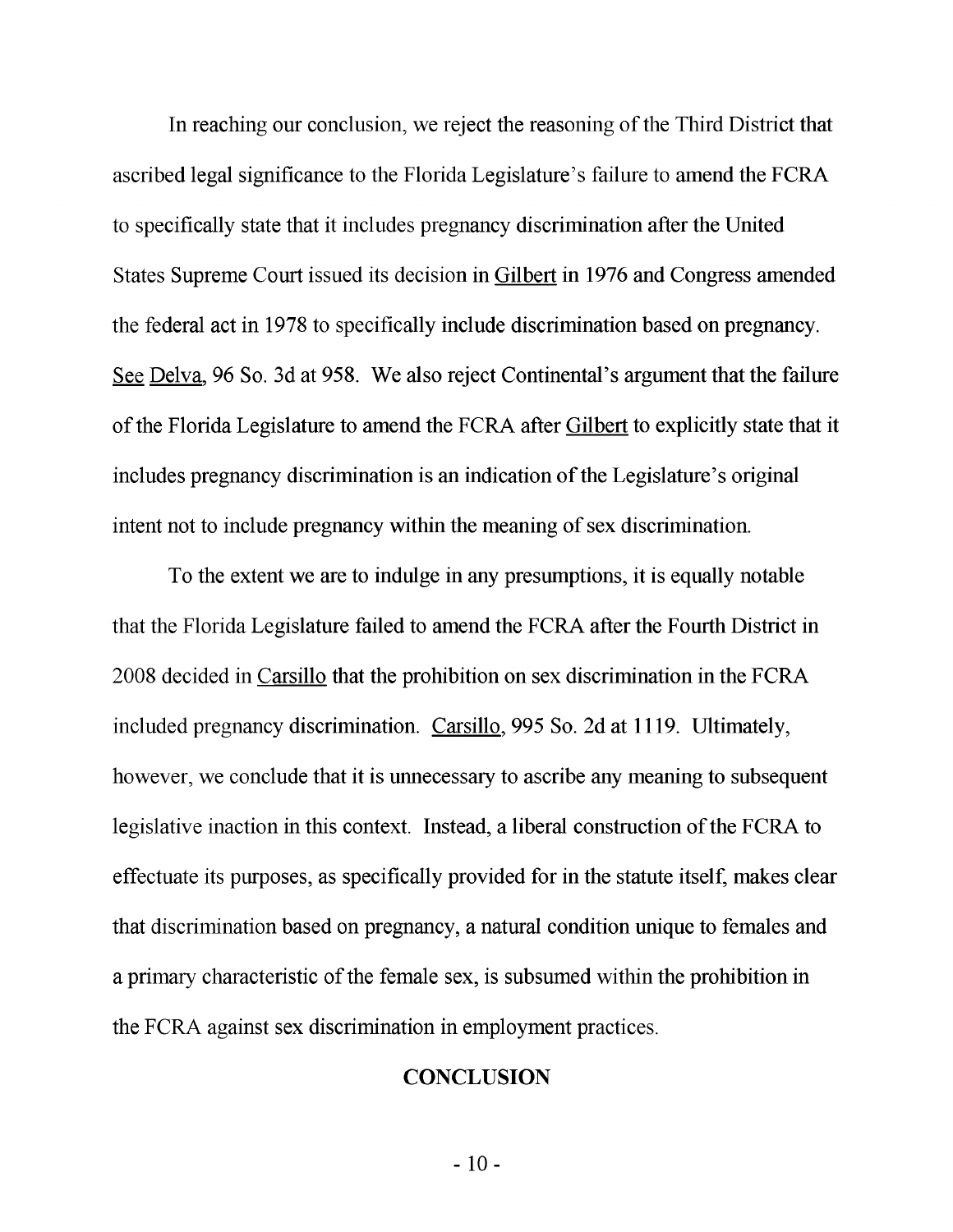For the reasons explained above, we quash the Third District's decision in Delva. approve the result of the Fourth District's decision in Carsillo consistent with our analysis, and remand this case with directions that the trial court reinstate the plaintiff's complaint. We emphasize, however, that this Court has not been called upon to review the merits of the plaintiff's employment discrimination claim.

It is so ordered.

QUINCE, CANADY, LABARGA, and PERRY, JJ., concur. LEWIS, J., concurs in result. POLSTON, C.J., dissents with an opinion.

NOT FINAL UNTIL TIME EXPIRES TO FILE REHEARING MOTION, AND IF FILED, DETERMINED.

POLSTON, C.J., dissenting.

I respectfully dissent because the plain meaning of the Florida Civil Rights

Act does not encompass pregnancy discrimination.

Specifically, section 760.10, Florida Statutes (2011) (emphasis added), of

the Florida Civil Rights Act of 1992 provides the following:

(1) It is an unlawful employment practice for an employer:

(a) To discharge or to fail or refuse to hire any individual, or otherwise to discriminate against any individual with respect to compensation, terms, conditions, or privileges of employment, because of such individual's race, color, religion, sex, national origin, age, handicap, or marital status.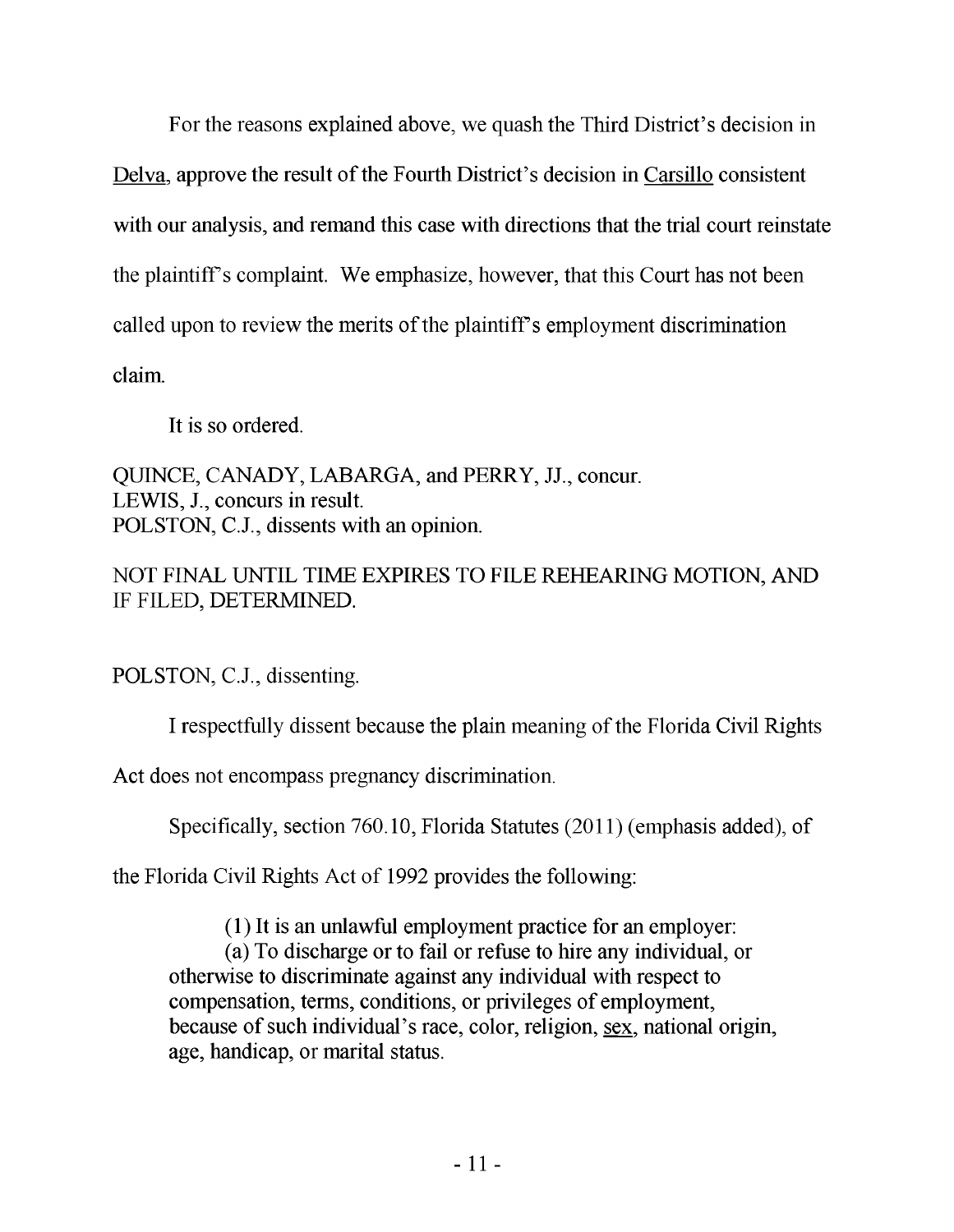The plain meaning and fair import of the term "sex" as used in section 760.10 is gender, meaning whether one is female or male. See Merriam Webster's Collegiate Dictionary 1073 (10th ed. 2001) (defining "sex" as "either of the two major forms of individuals that occur in many species and that are distinguished respectively as female or male"); Garner's Modem American Usage 739 (3d ed. 2009) (defining the noun "sex" by referring the reader to the definition of "gender"). On its face, the term "sex" does not refer to whether one is pregnant or not pregnant even though that status is biologically confined to one gender. See Boone v. Total Renal Labs.. Inc.. 565 F. Supp. 2d 1323,1325 (M.D. Fla. 2008) ("On its face, the FCRA does not cover pregnancy."); see also Gen. Elec. Co. v. Gilbert. 429 U.S. 125 (1976) (concluding that pregnancy discrimination does not in itself constitute sex discrimination while interpreting Title VII of the federal Civil Rights Act, which at the time included language very similar to Florida's current statute). Therefore, pursuant to the statute's plain meaning, section 760.10's prohibition against sex discrimination does not encompass discrimination on the basis of pregnancy.

Accordingly, I would approve the holding of the Third District, and I respectfully dissent. I also note that recourse for pregnancy discrimination unquestionably exists for Floridians under the plain meaning of current federal law. See Boone. 565 F. Supp. 2d at 1326-27 ('Title VII, as amended by the PDA,

- 12-